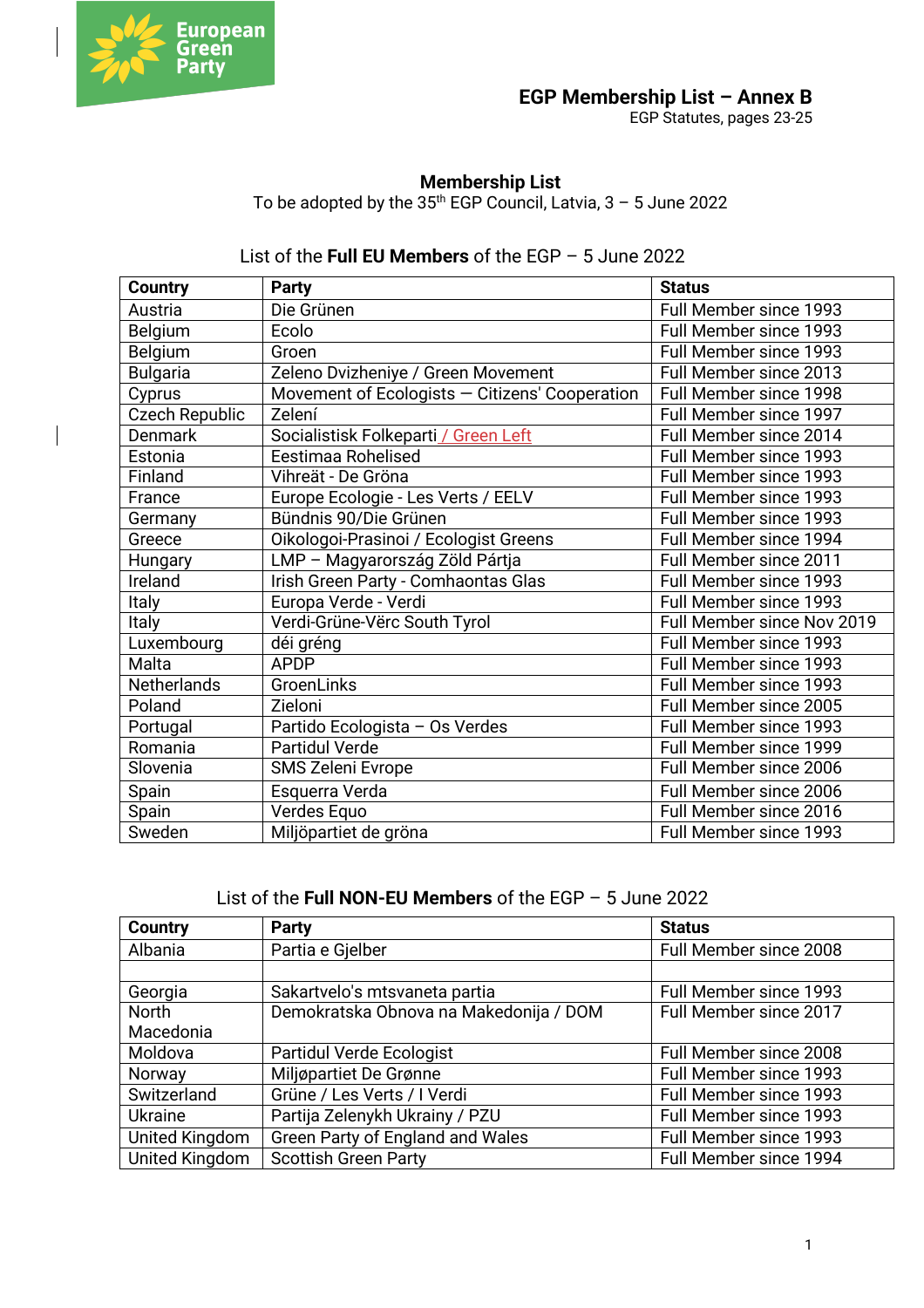

EGP Statutes, pages 23-25

| <b>Country</b> | <b>Party</b>                    | <b>Status</b>                        |
|----------------|---------------------------------|--------------------------------------|
| Azerbaijan     | Azərbaycan Yaşıllar Partiyası   | Associate member since November 2012 |
| <b>Belarus</b> | Bielaruskaja Partyja "Zialonye" | Associate member since May 2013      |
| Russia         | Зеленая Россия / Green Russia   | Associate member since May 2013      |

#### List of **NON-EU Associate Members** – 5 June 2022

#### List of **EU Candidate Members** – 5 June 2022

| Country        | <b>Party</b>            | <b>Status</b>                           |
|----------------|-------------------------|-----------------------------------------|
| Croatia        | <b>ORaH</b>             | Candidate Member since November 2014    |
| Åland, Finland | Hållbart Initiativ      | <b>Candidate Member since June 2022</b> |
| Latvia         | Progresivie             | <b>Candidate Member since June 2022</b> |
| Spain          | Catalunya en Comú - CeC | Candidate Member since 29 May 2021      |

#### List of **NON**-**EU Candidate Members** – 5 June 2022

| <b>Country</b> | <b>Party</b>                    | <b>Status</b>                        |
|----------------|---------------------------------|--------------------------------------|
| Montenegro     | Građanski Pokret URA            | Candidate Member since June 2020     |
| Turkey         | Yeşiller ve Sol Gelecek Partisi | Candidate Member since November 2012 |

#### List of **Special Members** – 5 June 2022

### **AUT – Die Grünen, AUSTRIA (3)**

Sarah WIENER (indirect) Monika VANA (indirect) Thomas WAITZ (indirect)

#### **BEL – Groen and ECOLO, BELGIUM (3)**

Philippe LAMBERTS, ECOLO (indirect) Saskia BRICMONT, ECOLO (indirect Sara Matthieu, Groen (indirect)

#### **DEU – Bündnis 90/Die Grünen, GERMANY (21)**

Ska KELLER (indirect) Sven GIEGOLD (indirect) Terry REINTKE (indirect) Reinhard BÜTIKOFER (indirect) Hannah NEUMANN (indirect) Martin HÄUSLING (indirect) Anna CAVAZZINI (indirect) Erik MARQUARDT (indirect) Katrin LANGENSIEPEN (indirect) Romeo FRANZ (indirect) Jutta PAULUS (indirect) Sergey LAGODINSKY (indirect) Henrike HAHN (indirect) Michael BLOSS (indirect) Anna DEPARNAY-GRUNENBERG (indirect) Rasmus ANDRESEN (indirect) Alexandra GEESE (indirect) Niklas NIENASS (indirect)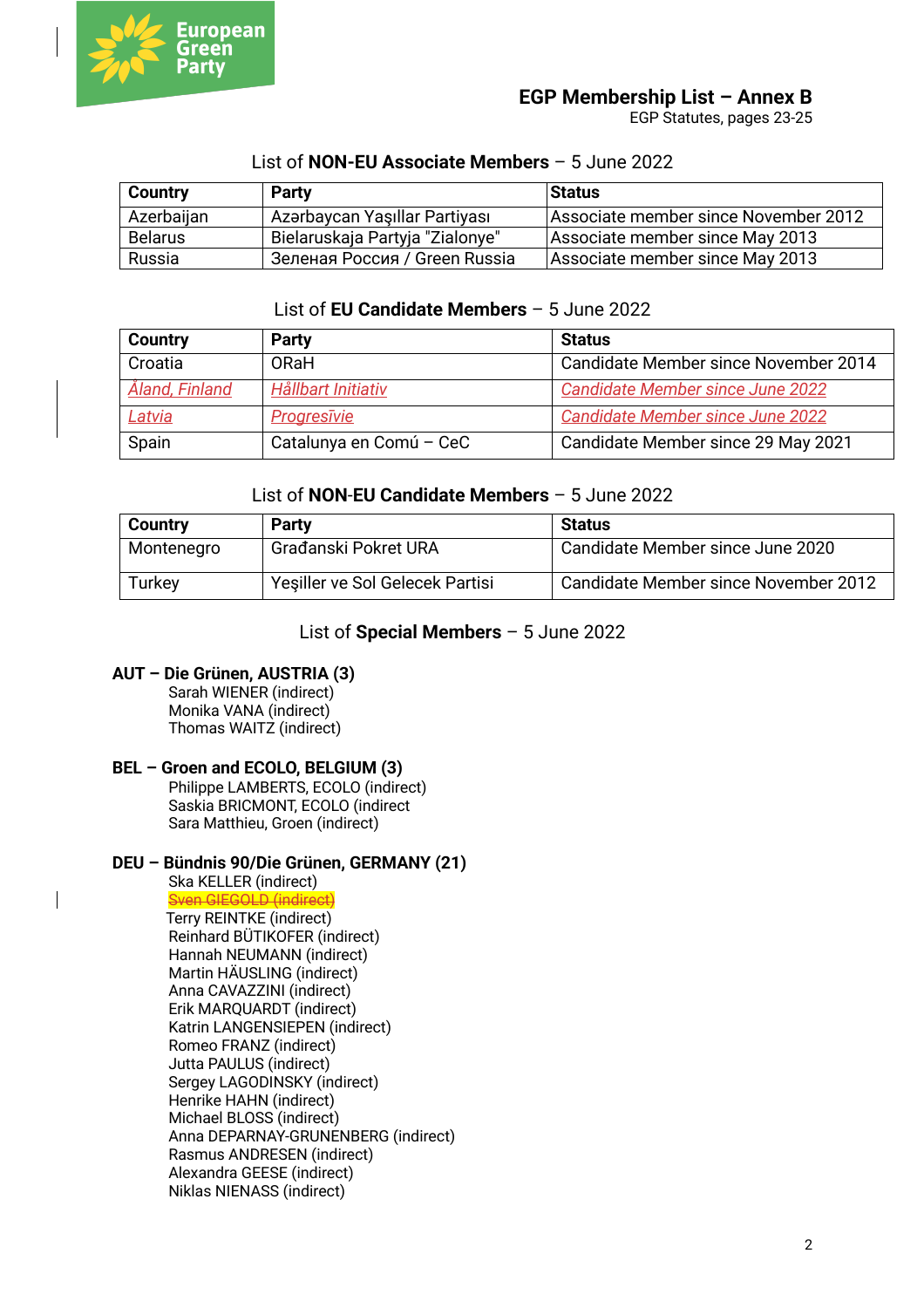

EGP Statutes, pages 23-25

Viola VON CRAMON (indirect) Daniel FREUND (indirect) Pierette HERZBERGER-FOFANA (indirect) Malte GALLEE (indirect)

- **DNK – SF / Green Left – DENMARK (2)** Margrete AUKEN (indirect) Kira-Marie PETER HANSEN (indirect)
- **ESP – Catalunya en Comú - SPAIN (1)** Ernest URTASUN (direct)
- **FIN – Vihreät – De Gröna - FINLAND (3)** Ville NIINISTÖ (indirect) Heidi HAUTALA (indirect) Alviina ALAMETSÄ (indirect)

#### **FRA – Europe Ecologie - Les Verts (EELV) - FRANCE (11)**

- Yannick JADOT (indirect) Michèle RIVASI (indirect) Damien CARÊME (indirect) Marie TOUSSAINT (indirect) David CORMAND (indirect) Karima DELLI (indirect) Mounir SATOURI (indirect) Gwendoline DELBOS-CORFIELD (indirect) Benoît BITEAU (indirect) Claude GRUFFAT (indirect) Caroline ROOSE (indirect)
- **IRL – The Irish Green Party – IRELAND (2)** Ciarán CUFFE (indirect) Grace O'Sullivan (indirect)
- **ITA – Europa Verde – Verdi – ITALY (1)** Eleonora EVI (indirect)
- **ITA – Independent – ITALY (2)** Ignazio CORRAO (direct) Rosa D'AMATO (direct)
- **LTU – Greens and Farmers Union - LITHUANIA (1)**  Bronis ROPE (direct)
- **LUX – Déi gréng - LUXEMBOURG (1)** Tilly METZ (indirect)
- **NLD – GroenLinks – NETHERLANDS (3)** Bas EICKHOUT (indirect) Tineke STRIK (indirect) Kim VAN SPARRENTAK (indirect)
- **PRT – Independent – PORTUGAL (1)** Francicso GUERREIRO (direct)
- **SWE – miljöpartiet de gröna - SWEDEN (3)**